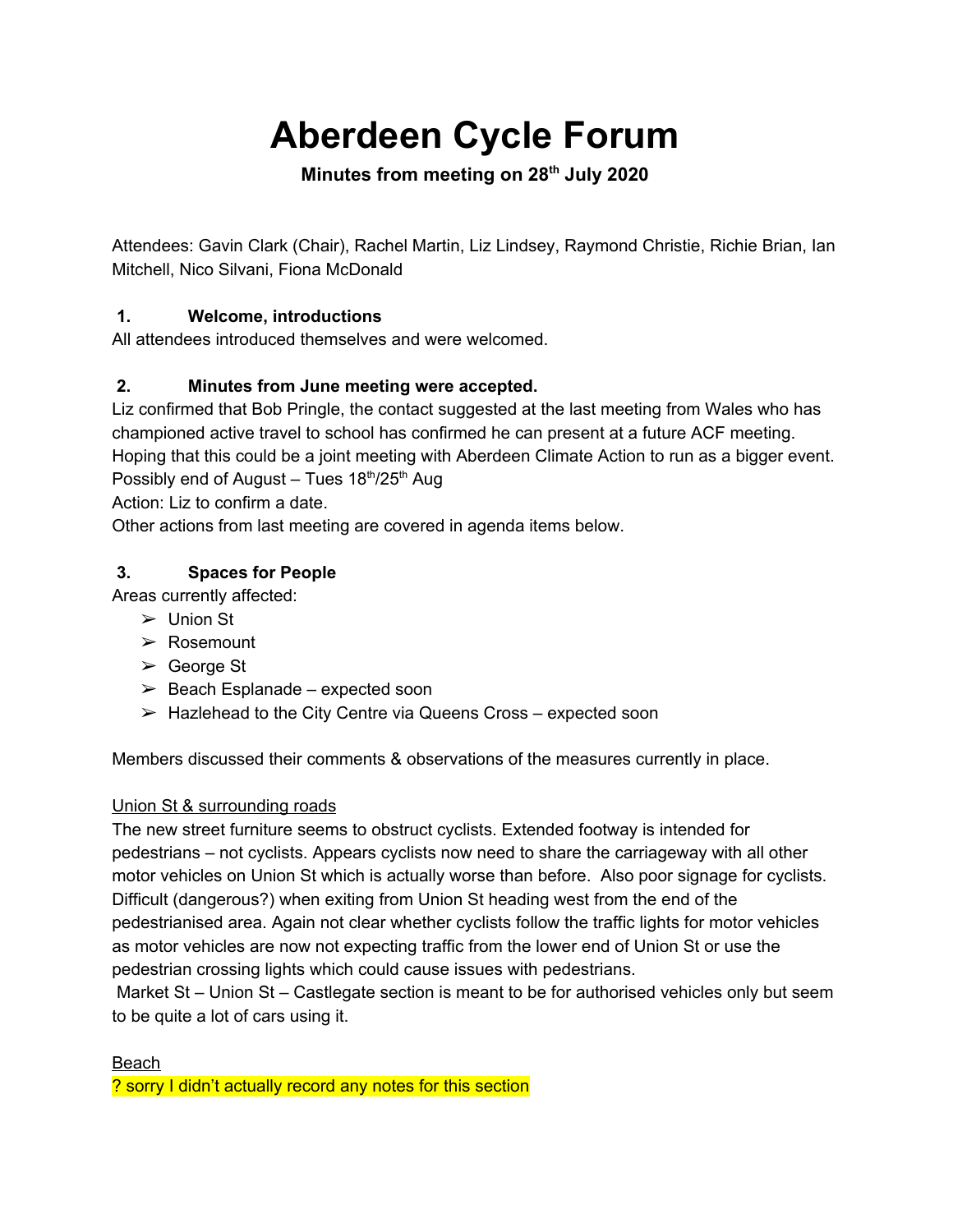#### **Hazlehead Active Travel Corridor**

(Queens Road – Carden Place to Rosemount Viaduct)

ACC plan to remove on-street parking which should be an improvement. Discussion about the cycle lane. Gavin confirmed likely to be a painted line - no bollards or physical segregation. Bus stops would remain in situ. Members felt that some segregation even if not continuous would be of benefit.

No cycle infrastructure at Anderson Drive roundabout –could temporary traffic lights be installed at the Northern side of the roundabout?

At present a shared bus/cycle lane but often this is abused by car drivers.

#### George St

George St measures have been delayed  $-$  originally intended to go in 15<sup>th</sup> July. This delay was queried and the council stated they have experienced difficulties in obtaining the materials required due to national shortages.

Nico reported that some of the measures are being installed at present.

Plan is for a cycle lane going north, cyclists with traffic going south.

ACC have taken away 10-12 car parking spaces and loading bays.

Nico stated the measures look good but not yet finished and not observed with heavy traffic yet. No bollards; segregated cycle lane is just painted line. At busy times vans/cars may well park on it. No physical separation at present but project not yet finished.

Bus stop is in the cycle lane.

#### North Deeside Road

Next project is an active travel corridor along North Deeside Road. Mandatory cycle lane rather than advisory cycle lane ie solid line rather than dashed line. Discussion ensued about how many cyclists/drivers will know the difference between these painted lines and whether this will make much difference.

There should be improvements in terms of removing parking with these active travel corridors but with a lack of physical infrastructure it will still leave dangerous junctions/roundabouts.

#### General comments

Disappointment expressed about the lack of joined up routes. For example, Cycle lane stops at Rosemount Viaduct - no continuation – to cycle lanes at eg Schoolhill/George St. This had been suggested by ACF. Cycle lane from Rosemount also stops at Rosemount Place roundabout.

Ian explained that Spaces for People funding is meant for low cost /temporary changes to deal with COVID-19 management. In a year's time these changes could be removed. He suggested that bus lane cameras should be used more proactively and bus lane times should be extended to improve conditions for cyclists. Eg 7am to 8pm.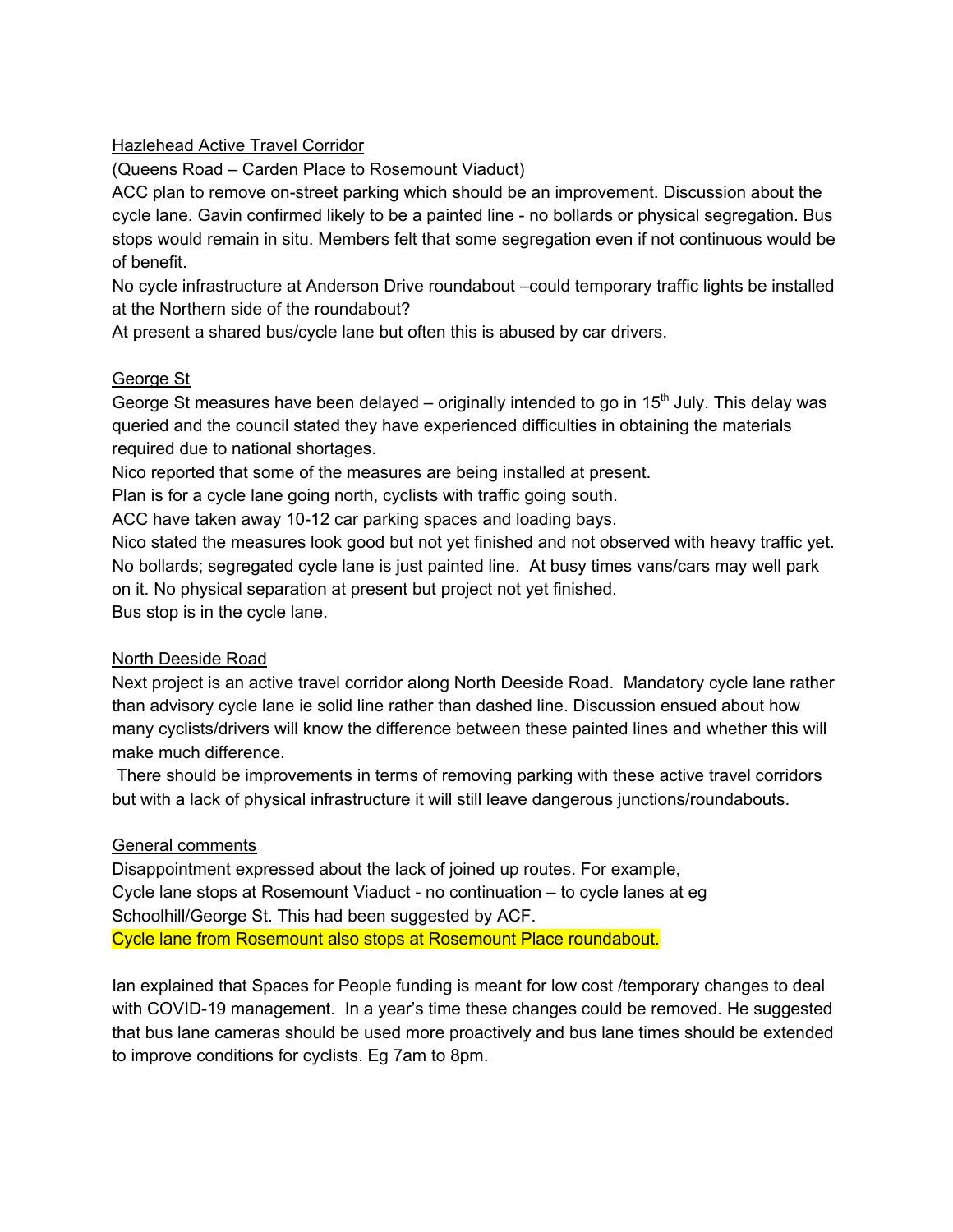Richard reported that drivers on Auchmill Rd regularly avoid the cameras by entering the shops at Evans Cycles & then exiting to avoid the queues. Ian thought funding on more temporary cameras might be useful.

Gavin suggested that the new City fibre network/5G might provide opportunities to increase camera use with real time fines? Ian thinks the cameras use a 3G network and as system is already in use this is unlikely to make much difference.

Rachel thinks traffic cones would be the cheapest temporary option to provide physical separation for cyclists but perhaps best to request both measures.

Bollards felt to be a very useful visual reminder of cycle lane for drivers and some bollards are better than none. With lots of driveways and exits bollards would need spaced out/gaps.

Nico reported that in Glasgow new cycle lanes have a small hump on the edge of the cycle lane to provide separation and alert drivers if they encroach it.

Gavin reported that in his meeting with AAC the national shortage of all materials had been discussed – they were having to use what they could get their hands on.

**Action:** Gavin will respond to future consultations with input from regular contributors – deadlines often pretty tight.

# **4. Campaigns & Events**

Rachel stated that a reporter from DC Thomson media wants to interview cyclists in Aberdeen about cycling in the city and surrounds before, during and after lockdown He's based in Dundee and has already written some great features on cycling in Angus, Dundee and Perth for The Courier. Pandemic pedalpower:

<https://www.thecourier.co.uk/tag/pandemic-pedal-power/>

**Action:** All members invited to contact jbrady@dctmedia.co.uk if interested in participating.

## Paths for All

£5k funding needs to be spent by April 2021.

Reclaim the Streets - big event seems unlikely in October 20 or March 21.

Rachel attended a meeting arranged by Paths for All to discuss other ways to spend the money. Suggestions included promoting 'Ways to work from home' and cycling lessons.

General agreement that regular cycling lessons would be most benefit as this would be of real benefit to encouraging and enabling new people to cycle.

Suggested cycling lessons every 2 weeks until the end of October.

 $\sim$ £200/couple of hours – 4 people per session

Agreed Duthie Park still probably the best location as there is parking available.

Likely there would still be extra money to spend.

Agreement that the following options should be explored/arranged:

- Adopt a bike ie Dr Bike
- ACF branded items such as buffs and cycle bells.
- Consider slap it on reflectors (long ones) and spoke reflectors

**Action:** Rachel to organise cycle lessons, Dr Bike sessions and branded items.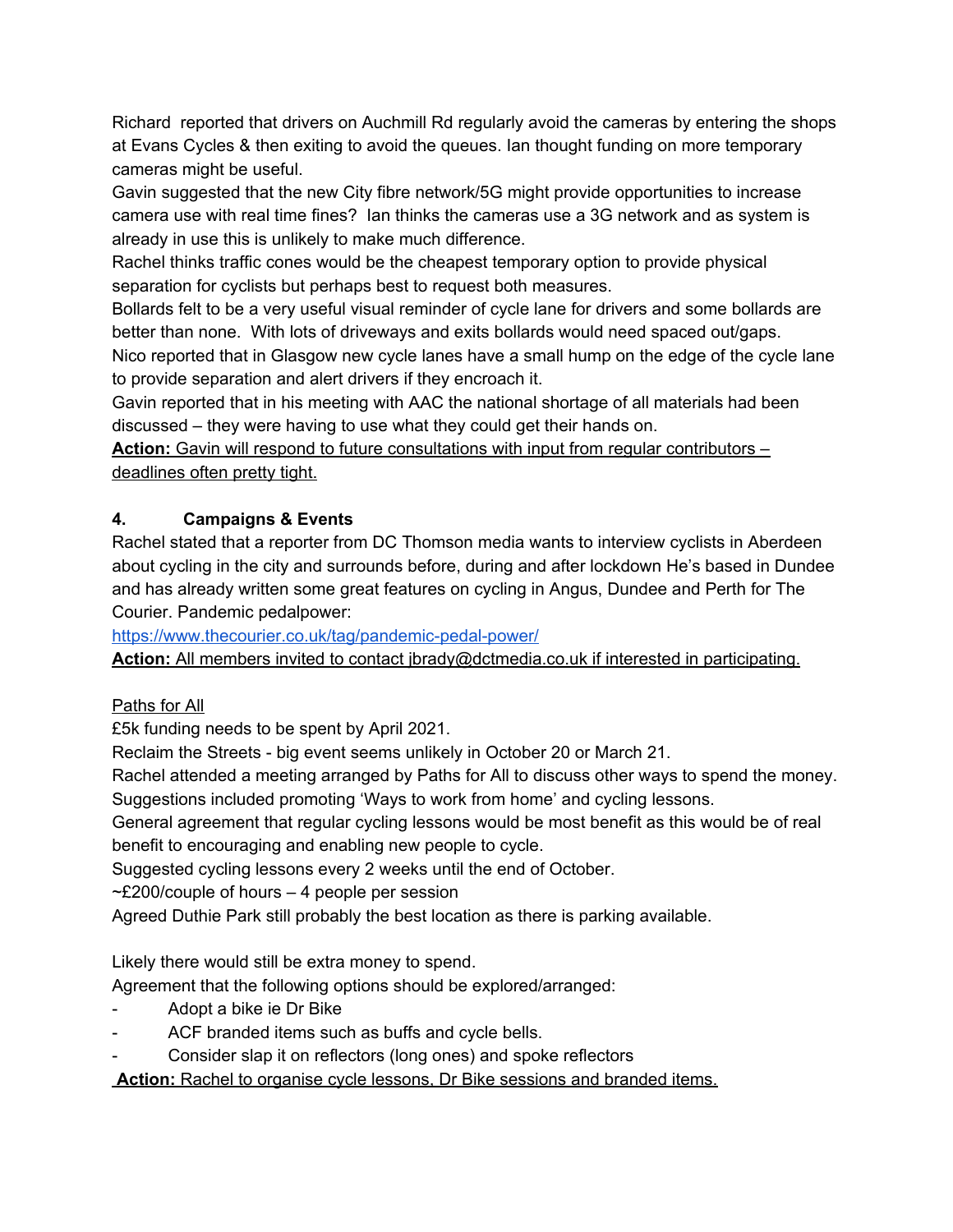#### Awareness Raising

Nico highlighted that Glasgow group have recently put up new Go Bike posters around the city to promote safer streets and encourage new members.

Gavin reminded the group about the ongoing postcard campaign. Rachel has more postcards that can be distributed. Attaching labels/postcards to bikes is possible but onerous and make have unintended consequences such as littering.

It was suggested that the postcards should be distributed via colleges/universities.

Ian suggested spending the extra money on another street visualisation. Agreed this option not to be taken forward as expensive and as 2 visualisations recently done it may have less impact.

Note: Cycling UK have also contributed money for cycle lessons.

It was suggested that the Active Travel reps at ACC be contacted to make aware of the cycle lessons.

**Action:** Ian to find out the contact details and forward to Rachel.

## **5. Other Recent Correspondence**

#### Beach Esplanade

A lady had contacted ACF because she had almost been run down by a rogue cyclist who was going too fast. There was also a similar story in the press the next day about a different cyclist. Last year someone had written to ACC about a very similar issue and ACC had compiled a report but no action was taken.

Gavin responded and included the report from ACC. The lady was shocked by the fact that the lower path is a shared path and that ACC saw no requirement for a segregated path. However, it now looks like ACC will be creating space for a new segregated cycle path which may resolve the issue

#### Grampian 50+ Network

ACF were also contacted by a lady from the Grampian 50+ network who was concerned that there were too many cyclists in the city on shared use paths. Older members of the population are feeling uncomfortable about this. She was asking if ACF could join a campaign to improve courtesy among users of shared paths.

Lots of discussion. General consensus that cyclists should be encouraged to ring their bell to alert people (doesn't always help if people are deaf/wearing headphones) and respect other users. There are cyclists who cycle too quickly on paths like the Deeside Way. Should ACF be promoting a maximum speed on shared paths? Not felt to be the best way forward. If paths are wide enough and segregated, many of these issues would be resolved. If cyclists need to be told to slow down it's usually because the infrastructure is insufficient (Designing for Traffic). However, Gavin said that widening the Deeside Way had been discussed previously but was unlikely to happen for biodiversity reasons. Commuter routes required on roads –active travel corridors may help.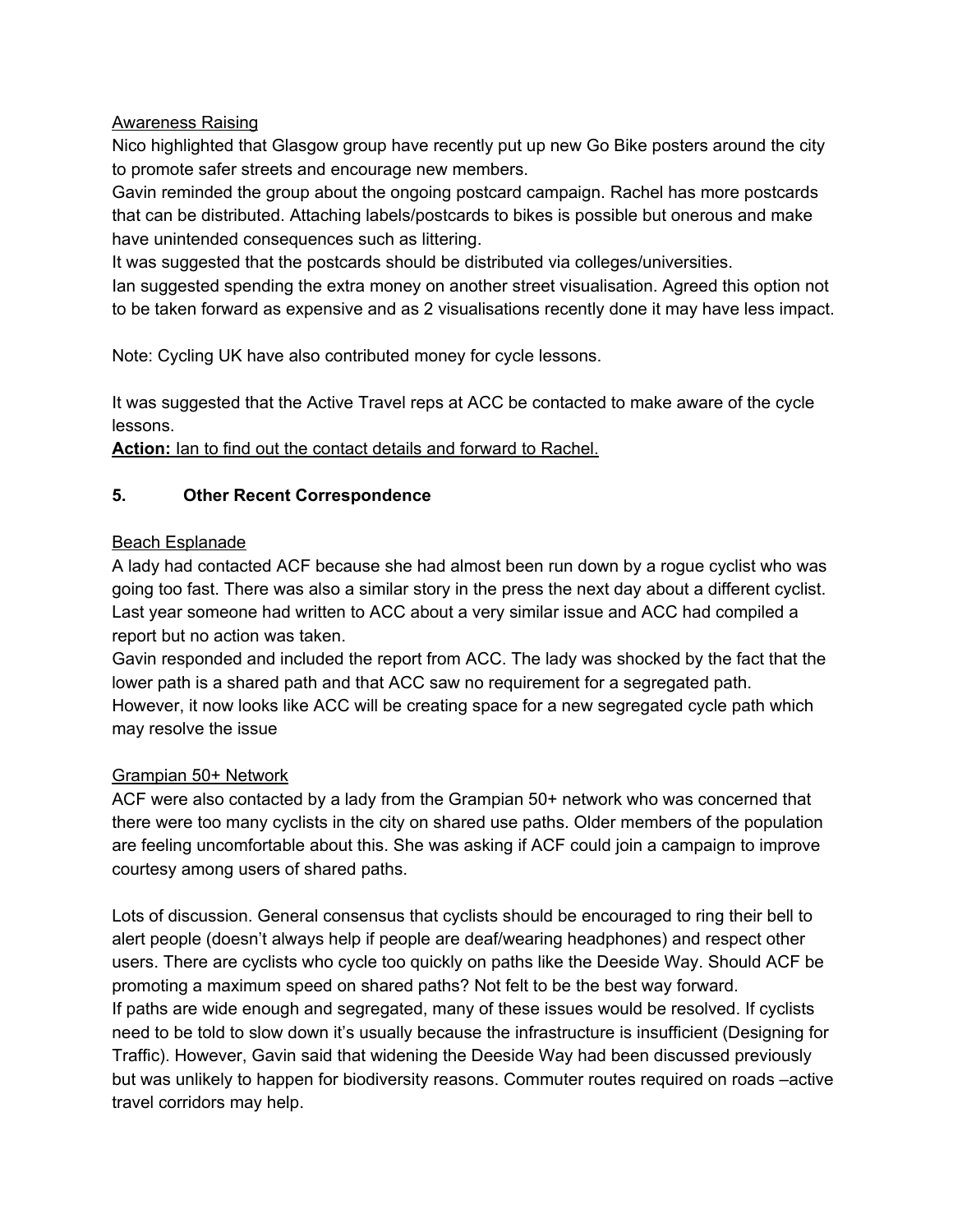Better signage & reminders for people to be courteous would be helpful. Some small posters have appeared due to COVID on Deeside Way but difficult for cyclists to read.

## **Countesswells**

Gavin has had a response from the developers at Countesswells to his letter in which he had complemented them on their landscaping, eco drainage etc but noted the issue of too many cars parking on the pavements (high car use).

The developers said yes the wide pavements are intended for cycling and will form part of painted cycle route to school (shared use). The developers hope when the marking goes down that people won't park on it.

Countesswells Rd is due to be closed to through traffic eventually but not any time soon – 2-5 years. Construction is recommencing including a west link road to A944 Westhill Road on Aberdeen side of Kingswells roundabout. This will have a dedicated cycle path beside it & a dedicated bus route. Cars will be segregated from bus/cycles.

Gavin wondered about a survey to residents – what could be done to encourage them to cycle? Dr Bike/lessons at Countesswells ?

Ian said there should already be a travel plan written as part of the planning application which would likely include a plan to reduce single occupancy car journeys.

**Action:** Gavin/Ian to obtain copy of travel plan.

## **6. Duthie Park Cycle Audit**

Gavin with assistance from Rachel & Francesco has finished Duthie Park cycle audit. Overall conclusion is that it is a nice place for cycling but some improvements could make it a lot better. Response from council officers was disappointing in that their main point was that ACF hadn't identified where the money for improvements would come from.

Gavin suggested we publish the audit results at an appropriate time in the future. Main improvements suggested:

- very little cycle parking (some recently removed)
- access points badly laid out for cyclists

## **Action:** Request for volunteers to help with Hazlehead / Seaton Park audits

Gavin could provide copy of Duthie Park audit to help with structure.

Richard highlighted that Seaton Park had some good cycle routes around and thought it with good links from Beach up to Muggiemoss Road.

## **7. Any Other Business**

National Cycle Network (NCN) routes are being declassified

Richard highlighted that Sustrans have made the decision that much of the NCN is currently not suitable for a 12 year old child to ride on their own and therefore it should not be classified as part of the NCN. There will now be large breaks in the NCN ~4000miles to be removed. Richard agrees it is a good decision but unfortunately there is no action to upgrade/replace these sections.